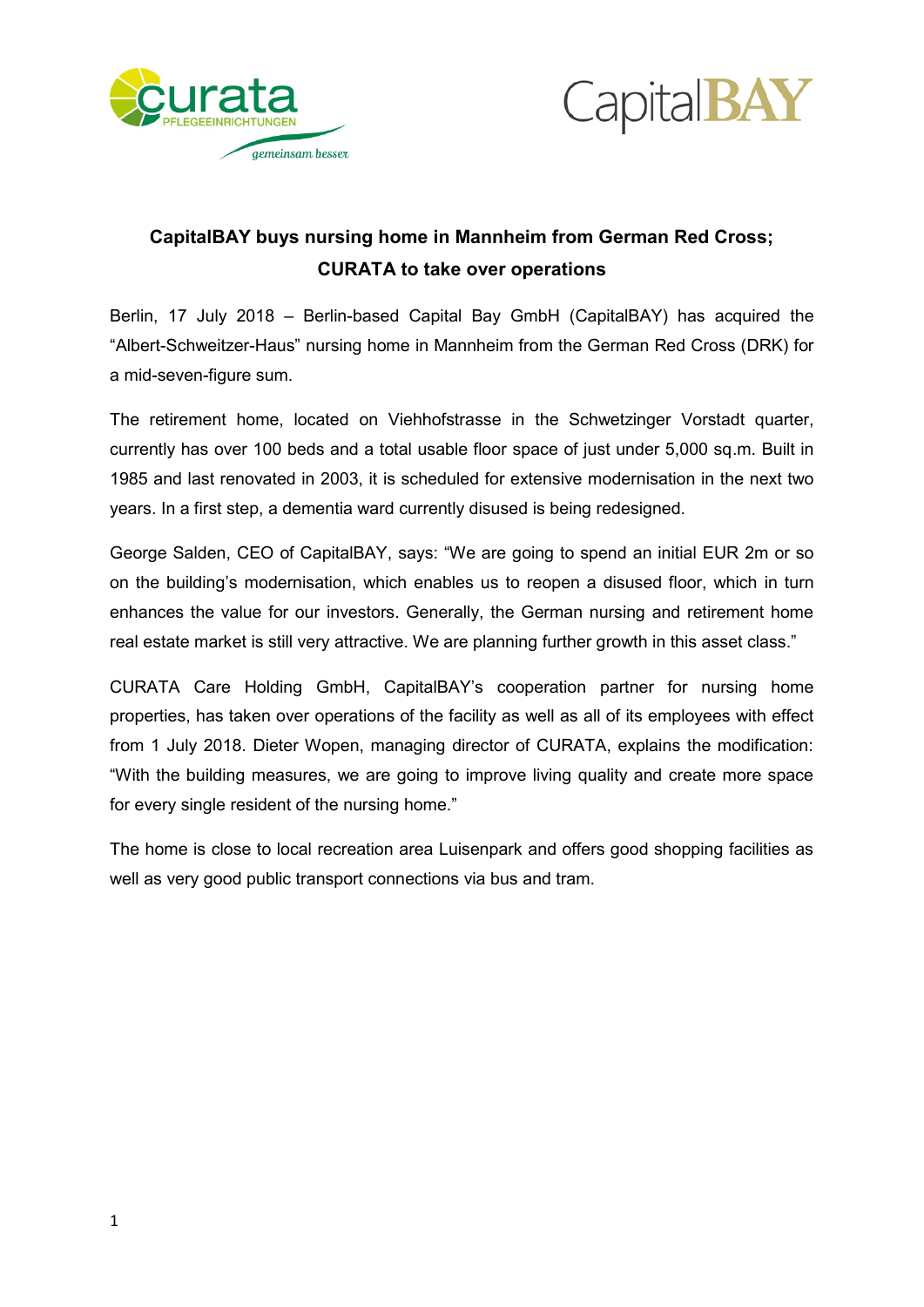



## CAPITALBAY IN BRIEF

CapitalBAY is an alternative investment manager for real estate. The company serves institutional and semi-professional investors, offering holistic solutions to meet the full range of investment needs. CapitalBAY manages properties across all asset classes on behalf of their owners.

Through the use of digital processes and tools, CapitalBAY and its CB management companies are able to serve the entire real estate value chain. The company's internally codeveloped transaction software provides advanced support to investment managers in their acquisition and valuation activities. CapitalBAY pays particular attention to property users as the key drivers of cash flows across the value chain.

CapitalBAY, which was founded in 2016, currently manages properties throughout Germany valued at some EUR 2.25 billion. Around 100 people are employed at seven locations across Germany; the firm's headquarters are in Berlin.

#### **Media contact:**

Anke Sostmann / Tom Zeller Executive Director / Managing Partner Feldhoff & Cie. GmbH Eschersheimer Landstraße 55 60322 Frankfurt am Main T: +49 69 2648677 - 14 / -15 M: +49 159 04028505 / +49 176 10430063 Email: as@feldhoff-cie.de / tz@feldhoff-cie.de

#### **Company contact:**

George Salden CEO Capital Bay GmbH Sachsendamm 4/5 10829 Berlin T: +49 30 120866 20 Email: george.salden@capitalbay.de